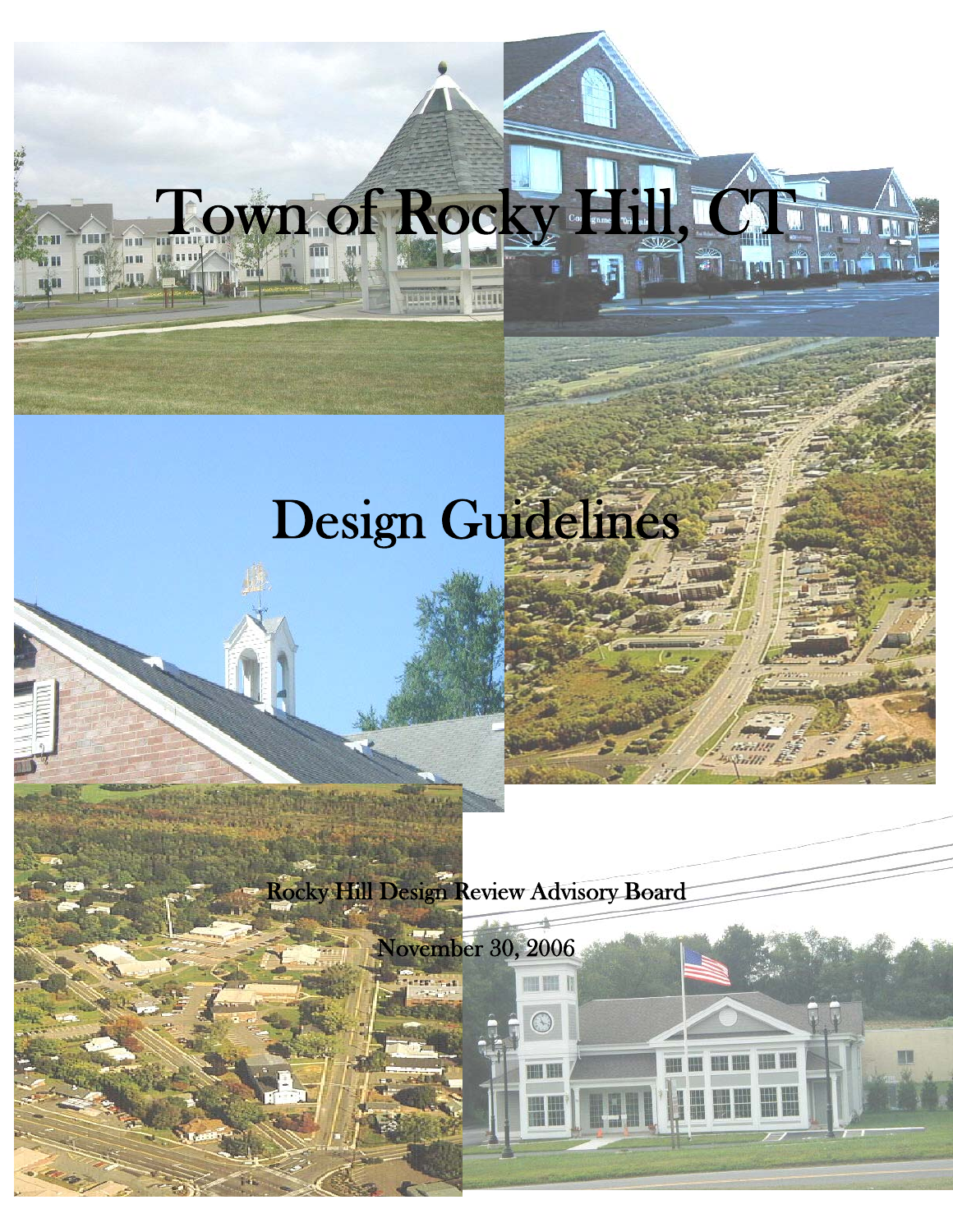# **Design Review Advisory Board**

# **Purpose**

The purpose of the Design Review Advisory Board is to enhance the community and provide guidance in preserving and improving the character, appearance and aesthetics of the community; to protect Rocky Hill's architectural heritage; and to preserve property values throughout the Town. This will be accomplished by making recommendations consistent with adopted land use regulations to land use boards and Town agencies of the Town on future or pending projects prior to the rendering of any decisions by the boards and commissions. The Design Review Advisory Board is also charged with developing guidelines for community design and appearance by creating a publication containing land use design standards appropriate to Rocky Hill.

# **Applicability**

- 1) The Design Review Advisory Board shall review, comment and make written recommendations on the following (subject to exemptions listed in item 2):
	- a) all developments requiring Site Plan review by the Planning & Zoning Commission including site design and landscape alterations
	- b) all changes to facades of non-residential buildings
- 2) Exemptions

The following activities are exempt from design review by the Design Review Advisory Board:

- (a) interior alterations
- (b) repair and maintenance of site improvements or structures utilizing the same materials
- (c) construction, alteration or maintenance by a public utility or public agency of underground or overhead utilities intended to service existing or nearby approved developments
- (d) subdivision applications including conservation design subdivisions
- (e) single family structures and developments
- (f) accessory apartments
- (g) cemeteries
- (h) commercial greenhouses in residential zones
- (i) group day care homes
- (j) façade and landscape proposals utilizing grant money from the Silas Deane Highway Façade Improvement Program and which do not require action by the Planning & Zoning Commission.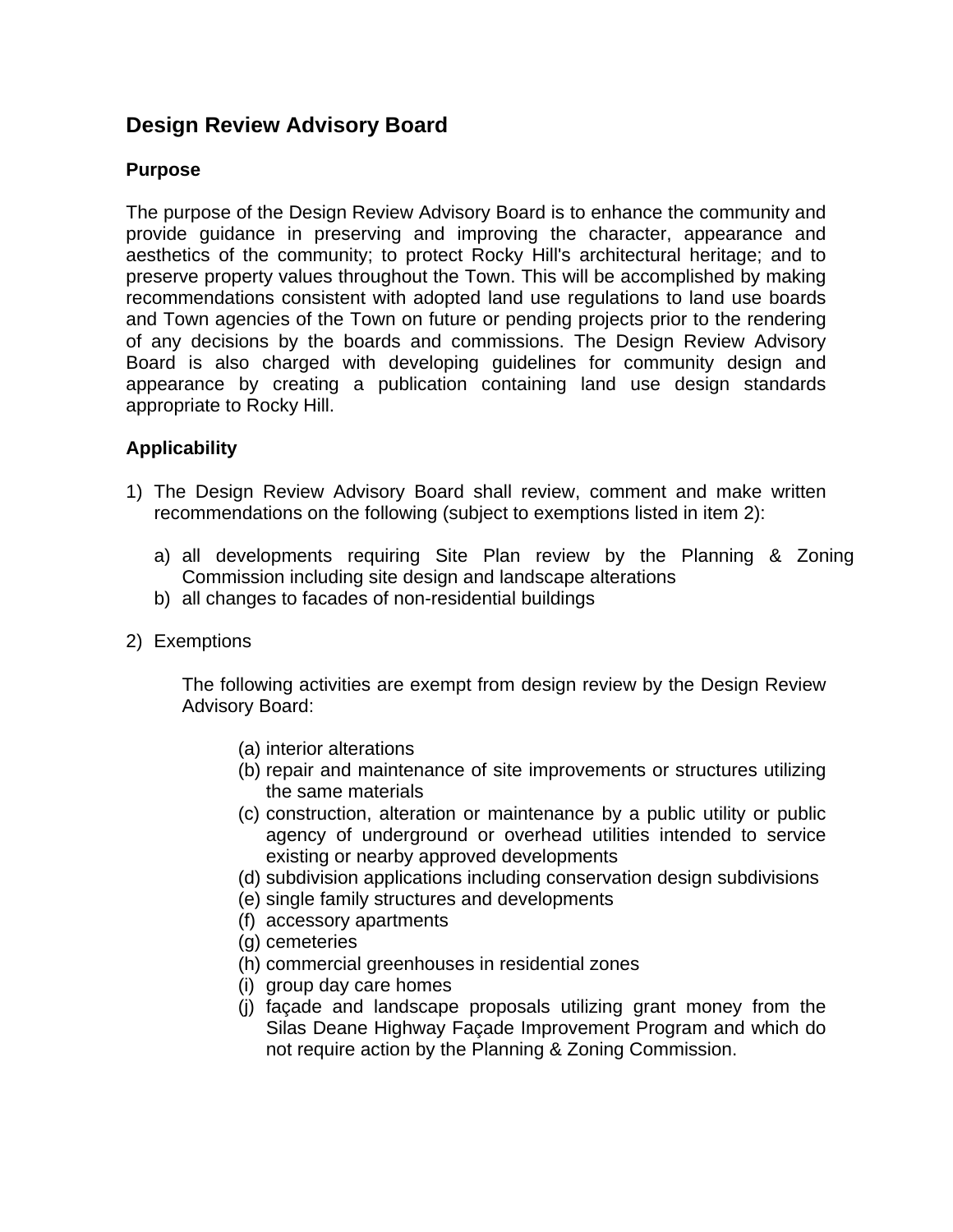3) Silas Deane Highway Projects

For activities located along the Silas Deane Highway from Town Line Road to Dividend Street, please refer to, **"The Silas Deane: A Vision for Reinvestment, Action Items and Design Guidelines, Wethersfield & Rocky Hill, CT"**, prepared by Fuss & O'Neill in association with Ferrero Hixon Associates, for conceptual design themes. The Board may refer to design themes found on pages P. 13 through P.26 of the document when reviewing applications under this Section.

#### **Procedure**

- 1) The Design Review Advisory Board shall meet at regularly scheduled meetings and on an as-needed basis to consider applications filed directly with it or referred to it by the Planning & Zoning Commission. Application and check list materials are available in the Planning Department and Economic Development Office.
- 2) *It is recommended that applicants submit their application directly to the Design Review Advisory Board for review and comment prior to* **submitting an application to the Planning & Zoning Commission.** In such instances, the Board shall submit its written advisory report *to the applicant* no later than thirty (30) days after receipt thereof so that the *applicant* may include the Board's recommendations and suggestions with their application to the Planning & Zoning Commission. The written advisory report shall include specific recommendations regarding plan modifications which the Design Review Advisory Board finds desirable based on the general design guidelines contained herein.
- 3) In instances where the Design Review Advisory Board receives application referrals directly from the Planning & Zoning Commission, the Board shall submit its advisory report to the Planning & Zoning Commission and the applicant, at least five (5) days prior to the meeting on which the application is to be considered. The written advisory report shall include specific recommendations regarding plan modifications which the Design Review Advisory Board finds desirable based on the general design guidelines contained herein.

**The Reports shall be advisory and not compulsory. The Planning & Zoning Commission shall have final approval authority for all applications. The Planning & Zoning Commission shall not be required to delay any action on an application due to the failure of the Design Review Advisory Board to act in a timely manner.**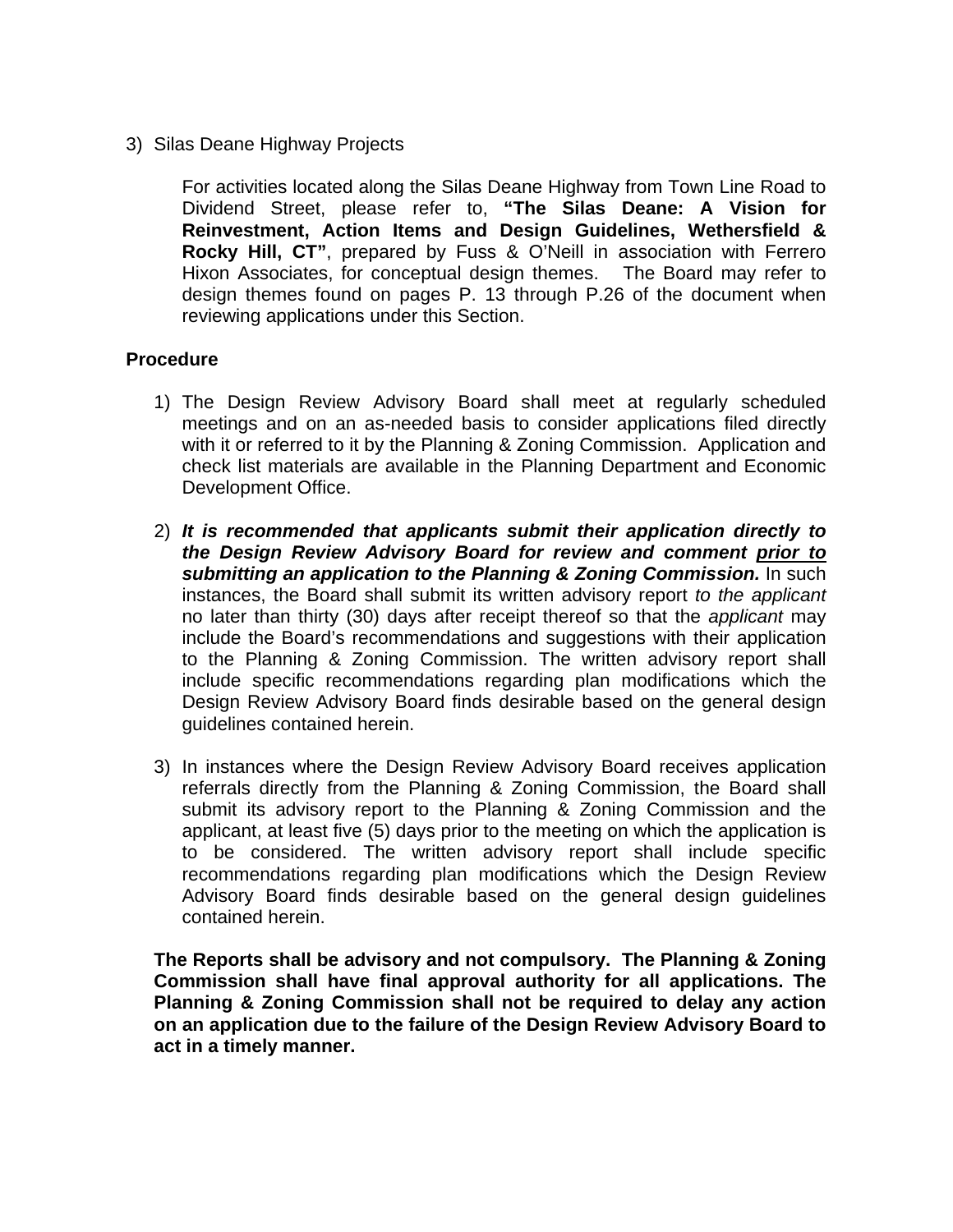# **Application**

In addition to any requirements for a Site Plan application for the Planning & Zoning Commission, an applicant should submit the following information to the Design Review Advisory Board, when applicable:

- 1) A plot plan prepared by a professional architect, registered land surveyor, professional civil engineer or professional landscape designer/ landscape architect. This plan should show landscaping (plant species, size, locations and quantities), parking, utilities, sidewalks (locations, width and materials), lighting (pole, base and fixture detail)
- 2) Color site and building photographs
- 3) Fully dimensioned and colorized exterior elevations showing all sides of every building. In the case of an enlargement of a building, the existing building, as well as the proposed addition, should be shown.
- 4) Samples of exterior building materials including color samples and manufacturer's cut sheets
- 5) For signs, the size, location, colors, materials, location and lighting should be shown
- 6) Information should be presented on how the proposed building or sign will complement or improve existing neighboring properties
- 7) Any other information that the applicant deems necessary to aid the Board in evaluating the design

## **Design Guidelines**

The Board shall consider the following criteria when reviewing and acting upon proposals:

Overall Site Design

- 1) The site should be planned to accomplish a desirable transition with the streetscape and to provide for adequate buffers between incompatible land uses, and safe vehicle and pedestrian movement.
- 2) The visibility of parking areas from streets should be restricted by means of plantings, berms, decorative walls, buildings, or other means.
- 3) Large contiguous expanses of parking should be avoided. Plantings, walls, berms and sidewalks should be placed within parking areas to control traffic and reduce the parking areas' visual impact.
- 4) Adjacent buildings of different architectural styles should be separated by means of buffers and plantings.
- 5) A harmonious transition from the site to adjoining properties should be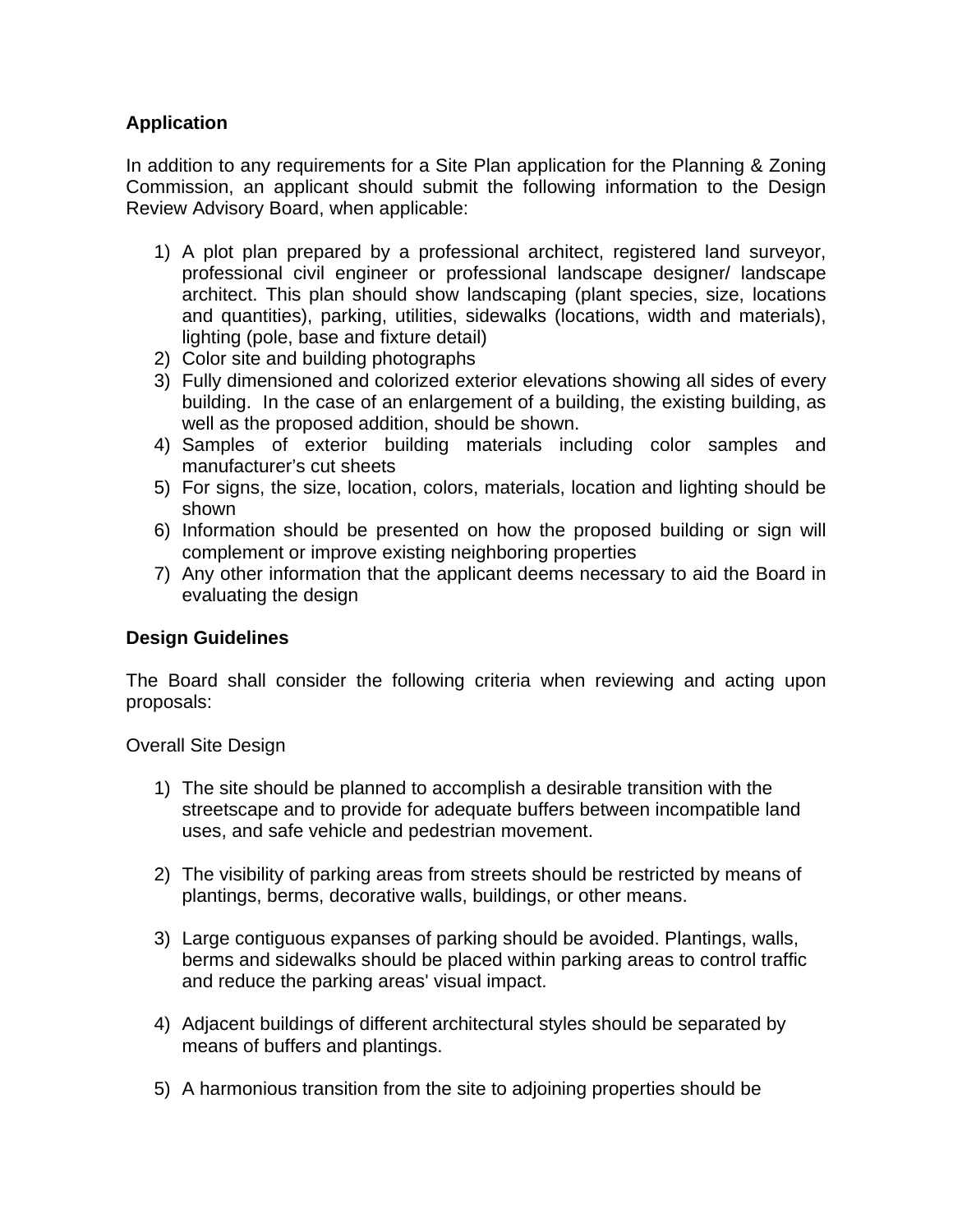provided by landscaping or other means.

6) Harmony in texture, lines, and masses is recommended. Monotony should be avoided.

### Landscape

- 1) Existing topographic patterns and vegetation that contribute to the beauty of a development should be preserved.
- 2) All disturbed portions of sites not otherwise used for buildings, parking or loading areas, walkways or similar purposes should be suitably landscaped with trees, shrubs and other landscape materials and structures.
- 3) Landscape design should provide effective screening of parking areas, retaining walls, utility enclosures, utility cabinets, service areas, outdoor storage areas and dumpster locations.
- 4) Grouped masses of plant materials should be designed to complement architectural elevations and rooflines through color, texture, density and form.
- 5) Perimeter fencing or walls visible to the public and neighboring properties should avoid monotony by the use of recesses, planting materials and architectural features to visually break up their linear appearance.
- 6) Parking areas that face a major public street should be screened from view using decorative berms, dense shrub plantings, low walls or a combination thereof.
- 7) The use of landscaped entries is encouraged at major entries into each individual development if physical site dimensions allow.
- 8) Special attention should be given to the landscaping of building entrances.
- 9) Use of native plants is encouraged and use of invasive plants (as specified in the Town of Rocky Hill Zoning Regulations) is prohibited.

## **Lighting**

- 1) Exterior lighting should enhance building design. Lighting standards and building fixtures should be of a design and size compatible with the building and adjacent areas and should be controlled to avoid light and glare onto adjacent properties and public streets.
- 2) Lighting should be restrained and excessive brightness should be avoided. All fixtures shall be 90 degree full cut-off.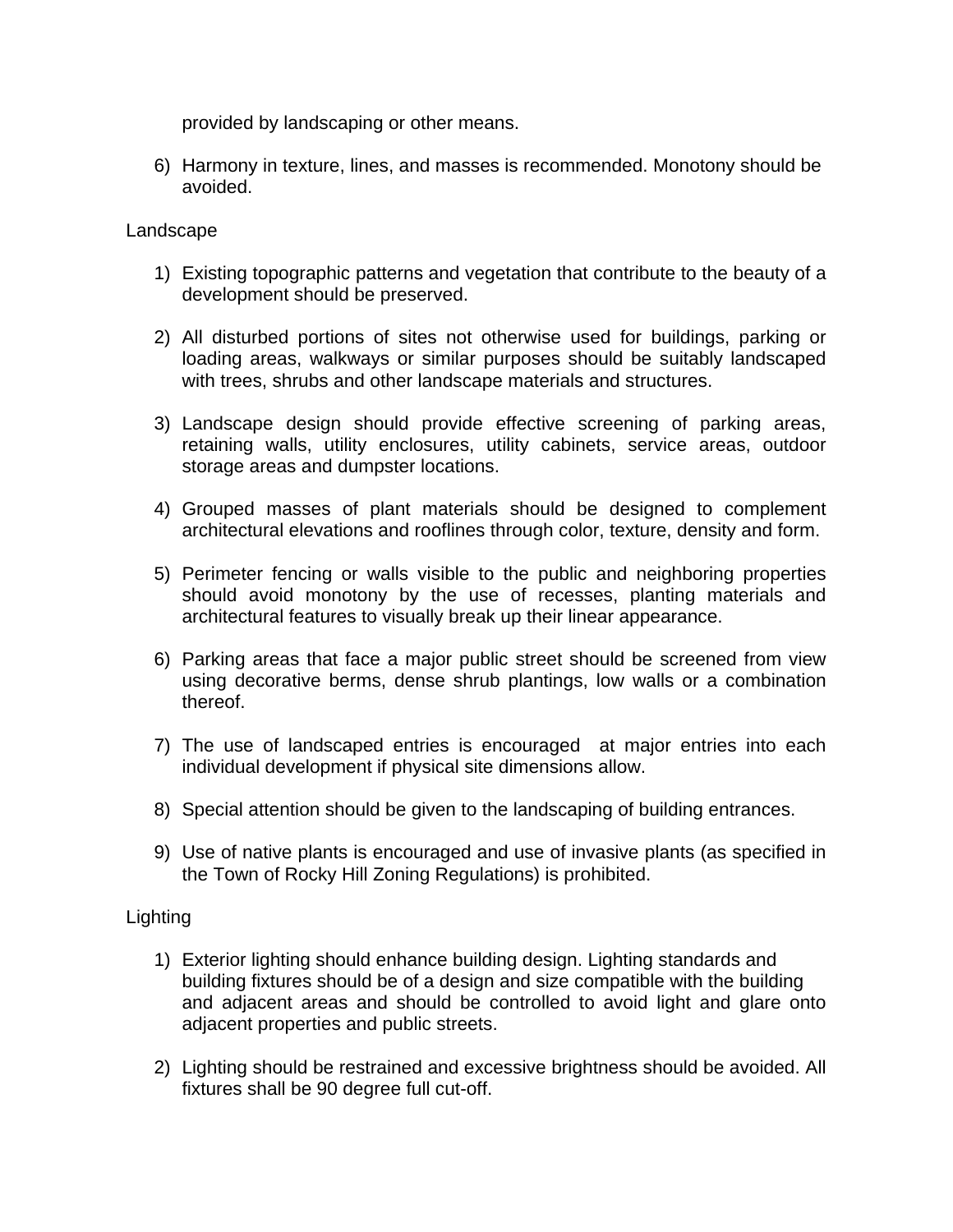3) Light poles shall be "flush mounted" and not on piers or columns that project from the finished grade more than six (6) inches or, if site use dictates utilization of elevated piers or columns, such piers or columns should be decorative in nature.

### Building Design

- 1) Architectural style is not restricted. Evaluation of the appearance of a project shall be based on the quality of its design and its relationship to its surroundings.
- 2) Building facades should be staggered to decrease the commercial strip image as well as provide for additional visual interest and identification for separate retail stores. Designs should incorporate wall plane projections or recesses so that no uninterrupted length of any façade exceeds 100 feet.
- 3) Building facades that face public streets should incorporate display windows, awnings, public entry areas, overhangs or other such features to create visual interest along no less than 60% of their horizontal length.
- 4) Windows that face public streets and public ways should be recessed and should include visually prominent sills, shutters, awnings or other forms of framing.
- 5) Entryways should incorporate human scale design elements such as canopies, porticos, overhangs, raised corniced parapets over the doors, peaked roof forms, arches, and architectural details such as integrated tile and moldings. Design element variations should give orientation and aesthetically pleasing character to the building and specifically to the entryway to the building.
- 6) Variations in rooflines should be used to add interest to and reduce the scale of larger buildings, and should reflect the New England character in which the building is located. Roofing materials and design should provide texture, pattern and overall interest to the building.
- 7) Rooflines should avoid extended flat horizontal lines.
- 8) If flat roofs are utilized, decorative parapets should be used to add interest and character and should be extended beyond the front façade of the building if more than just the front façade is visible from a public street or way.
- 9) All roof-mounted equipment and appurtenances shall be architecturally integrated and shall be shielded from view.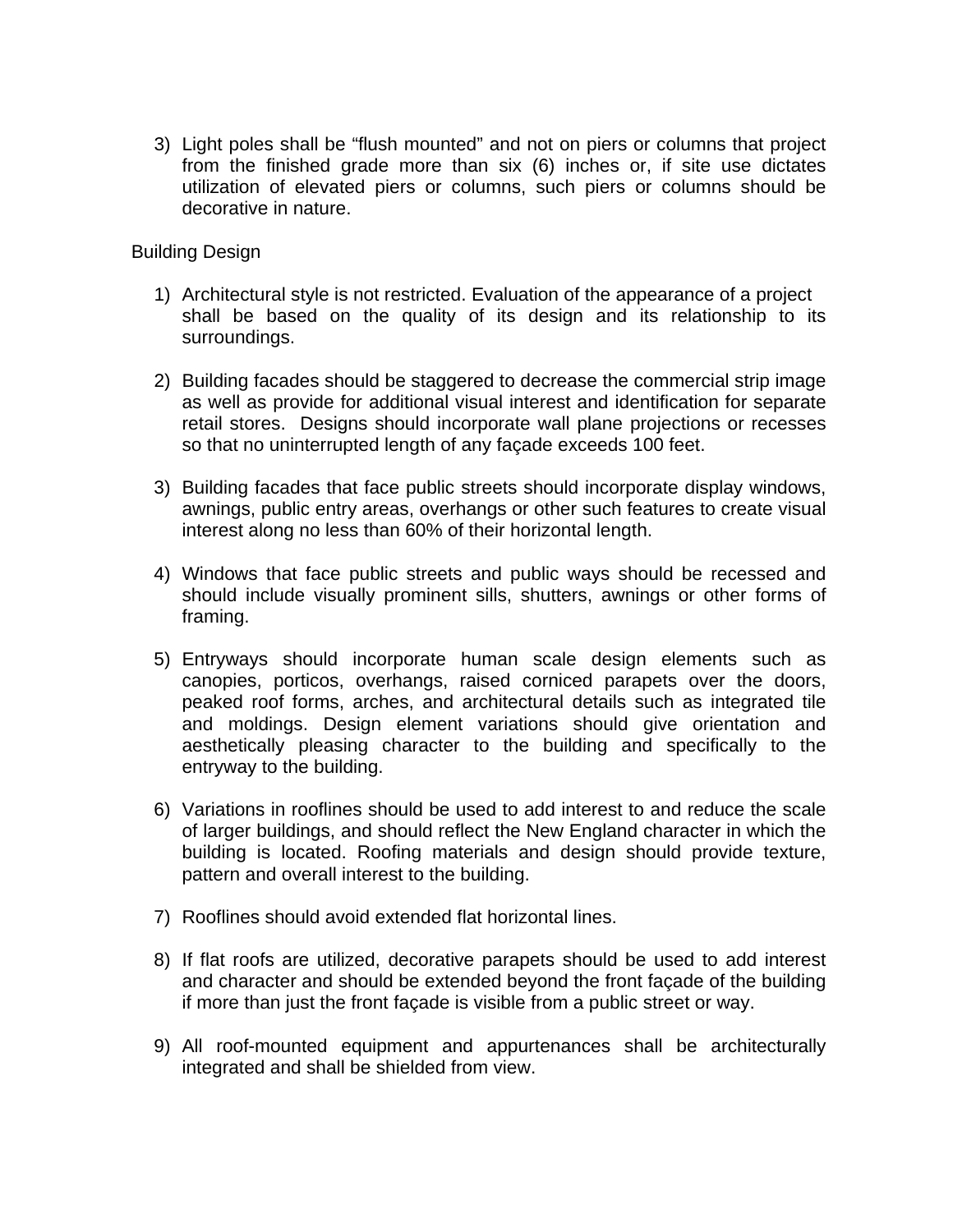- 10) Parapets concealing flat roofs and roof-mounted equipment and appurtenances shall be in proportion with the building relative to height and bulk.
- 11) Ground-mounted mechanical and electrical equipment should be screened through the use of walls, fences, slopes, landscaping, berms or combination thereof.

Building Materials & Color

- 1) Variety in complimentary exterior materials and color is encouraged. Accent colors, materials and details including, but not limited to, fascia, trim, railings and rafter ends, should be applied to emphasize features such as entrances and should be consistent with the overall character of the building design.
- 2) Predominant exterior materials should be:
	- Brick
	- Wood
	- Stone
	- Textured/tinted concrete masonry units
- 3) Use of manufactured materials that simulate natural materials is acceptable and should be used in a manner that appears natural.
- 4) Predominant exterior building materials should not include:
	- Smooth-faced or split-faced concrete block
	- Tilt-up concrete panels
	- Pre-fabricated steel panels
- 5) Glass and reflective materials such as aluminum and plastic should be used carefully to minimize their reflective properties. Overhangs should protect large areas of glass. Highly reflective mirrored glass should be avoided.

Pedestrian/Site Amenities

- 1) Site development should create pedestrian spaces such as plazas, greens, commons, terraces and patios and include amenities such as benches, fountains and sculptures.
- 2) Pedestrian walks should be fully integrated with the internal vehicular circulation system to allow safe and convenient pedestrian traffic.
- 3) Special emphasis should be placed on providing safe, walkable and landscaped pedestrian access through parking areas and building entrances.